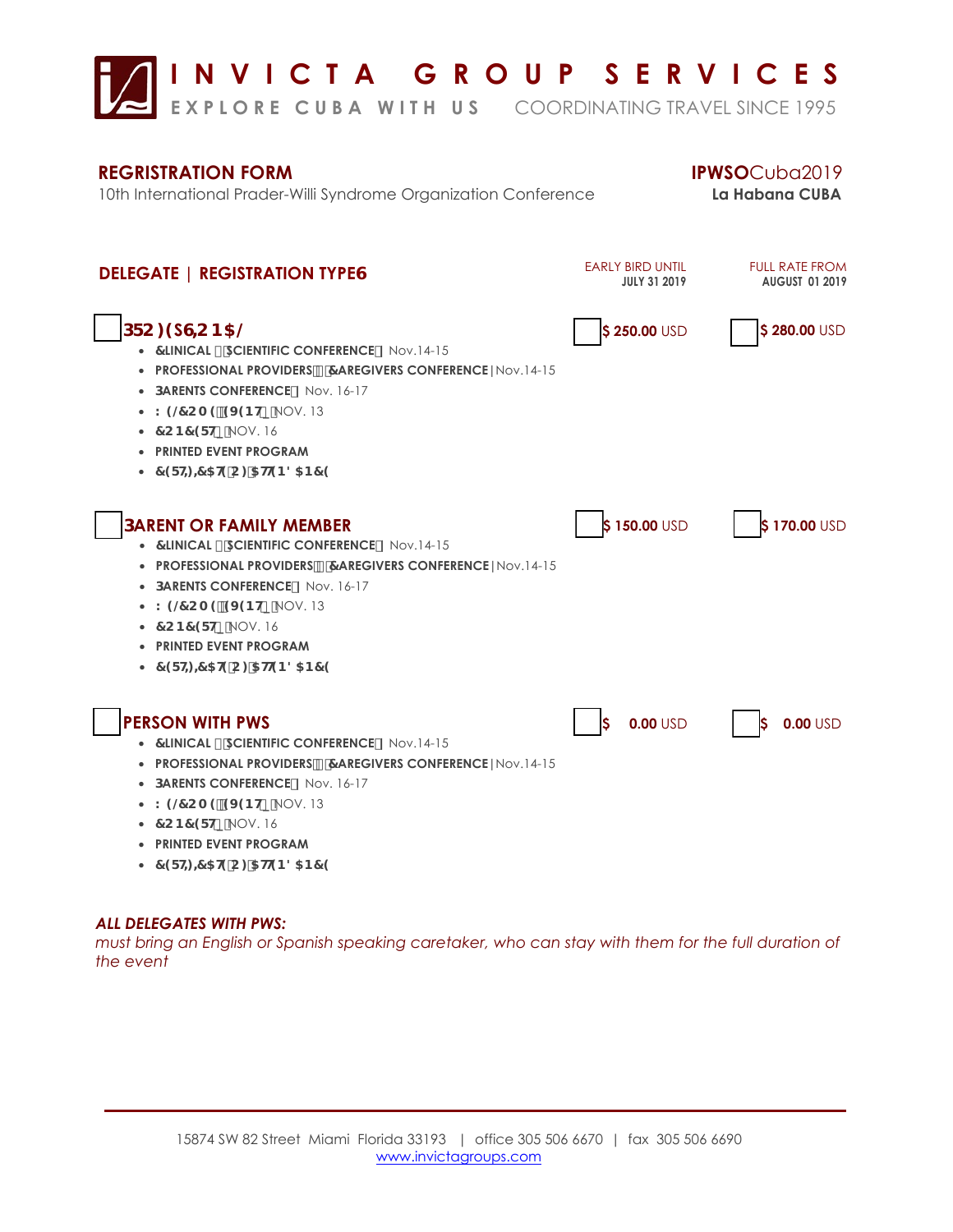

| <b>ACCOMPANYING   REGISTRATION TYPEG</b>                                                                                                                                                                        | <b>EARLY BIRD UNTIL</b><br><b>JULY 31 2019</b> | <b>FULL RATE FROM</b><br><b>AUGUST 01 2019</b> |
|-----------------------------------------------------------------------------------------------------------------------------------------------------------------------------------------------------------------|------------------------------------------------|------------------------------------------------|
| <b>CARETAKER* OF PERSON WITH PWS</b><br>• K 9@ CA 9 9J 9BHp NOV. 13<br>• $7CB7$ $F$ Hp $NOV. 16$                                                                                                                | \$ 80.00 USD                                   | \$ 90.00 USD                                   |
| • 79FH $\neq$ 5H9C: 5H9B85B79                                                                                                                                                                                   |                                                |                                                |
| * This rate does not include participation in the conference, person must speak English or Spanish                                                                                                              |                                                |                                                |
| <b>ADULT COMPANION**</b>                                                                                                                                                                                        | 65.00 USD                                      | 65.00 USD                                      |
| • K 9@ CA 9 9J 9BHp NOV. 13<br>$\bullet$ 7 CB7 9FHp NOV. 16                                                                                                                                                     |                                                |                                                |
| • GALA EVENT   NOV. 15                                                                                                                                                                                          |                                                |                                                |
| • 79FH $\neq$ 5H9C: 5H9B85B79                                                                                                                                                                                   |                                                |                                                |
| ** This rate does not include participation in the conference, does not include entrance to the conference sessions<br>or lunches in the conference venue and is intended for partners or friends of delegates. |                                                |                                                |
| <b>CHILD COMPANION***</b>                                                                                                                                                                                       | \$ 40.00 USD                                   | 40.00 USD<br>S                                 |
| • K 9@ CA 9 9J 9BHp NOV. 13                                                                                                                                                                                     |                                                |                                                |
| $\bullet$ 7 CB7 9FHp NOV. 16<br>• GALA EVENT   NOV. 15                                                                                                                                                          |                                                |                                                |
| • $79FH = 75H9C$ : 5HBB85B79                                                                                                                                                                                    |                                                |                                                |
| ** This rate does not include participation in the conference, does not include entrance to the conference sessions<br>or lunches in the conference venue and is intended for partners or friends of delegates. |                                                |                                                |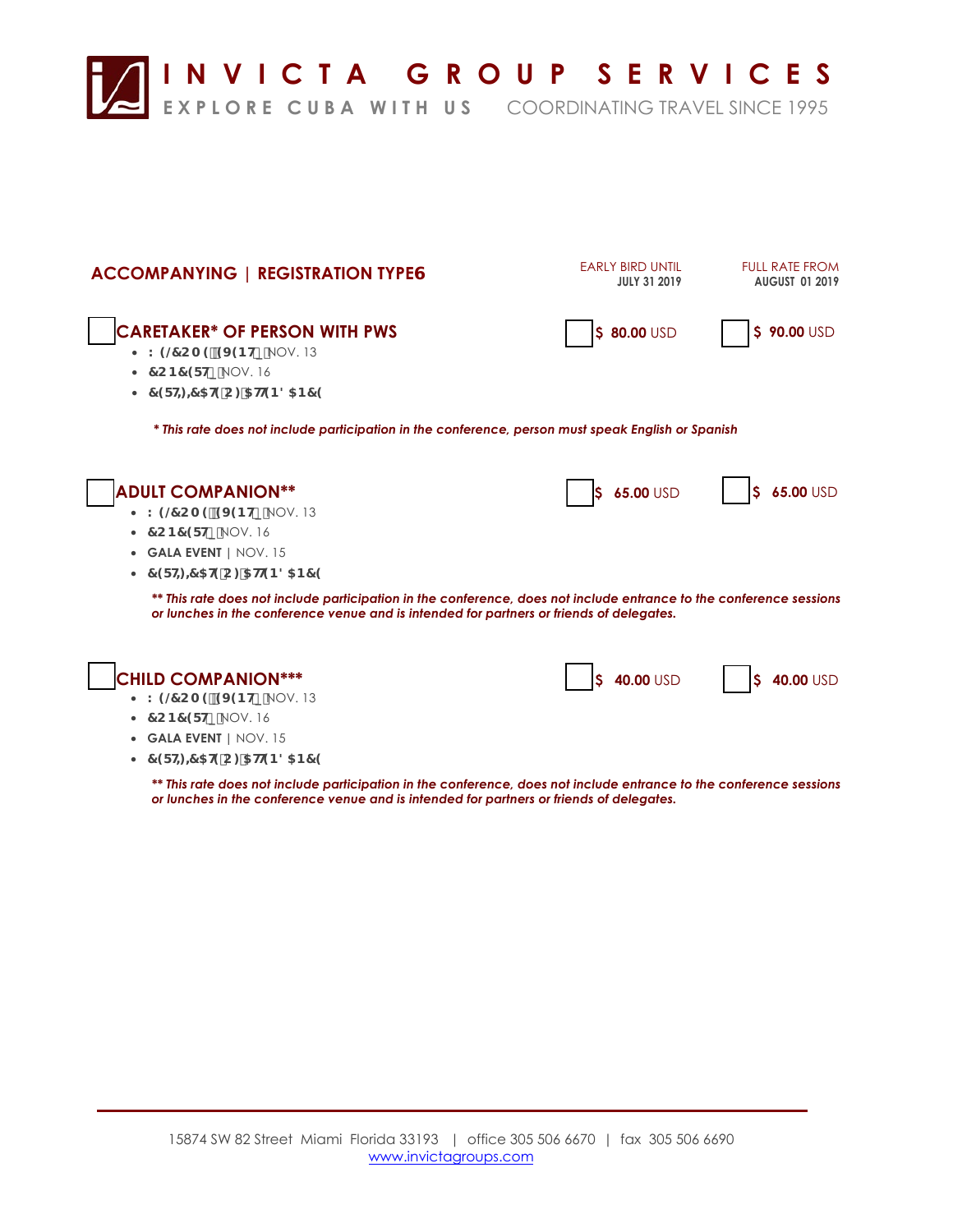

## **DELEGATE DETAILS**

PLEASE DUPLICATE PAGE IF NECESSARY

| <b>PERSONAL INFORMATION</b>                                                                                      |  |                                                |  |
|------------------------------------------------------------------------------------------------------------------|--|------------------------------------------------|--|
| <b>CONTACT INFORMATION</b>                                                                                       |  |                                                |  |
|                                                                                                                  |  | State _______________ Postal Code ____________ |  |
| <b>INVOICE INFORMATION</b><br>Billing Address <b>Constanting Address Constanting Address Constanting Address</b> |  |                                                |  |
|                                                                                                                  |  | Postal Code ____________                       |  |
| <b>PASSPORT INFORMATION</b>                                                                                      |  |                                                |  |
|                                                                                                                  |  | Birth Date                                     |  |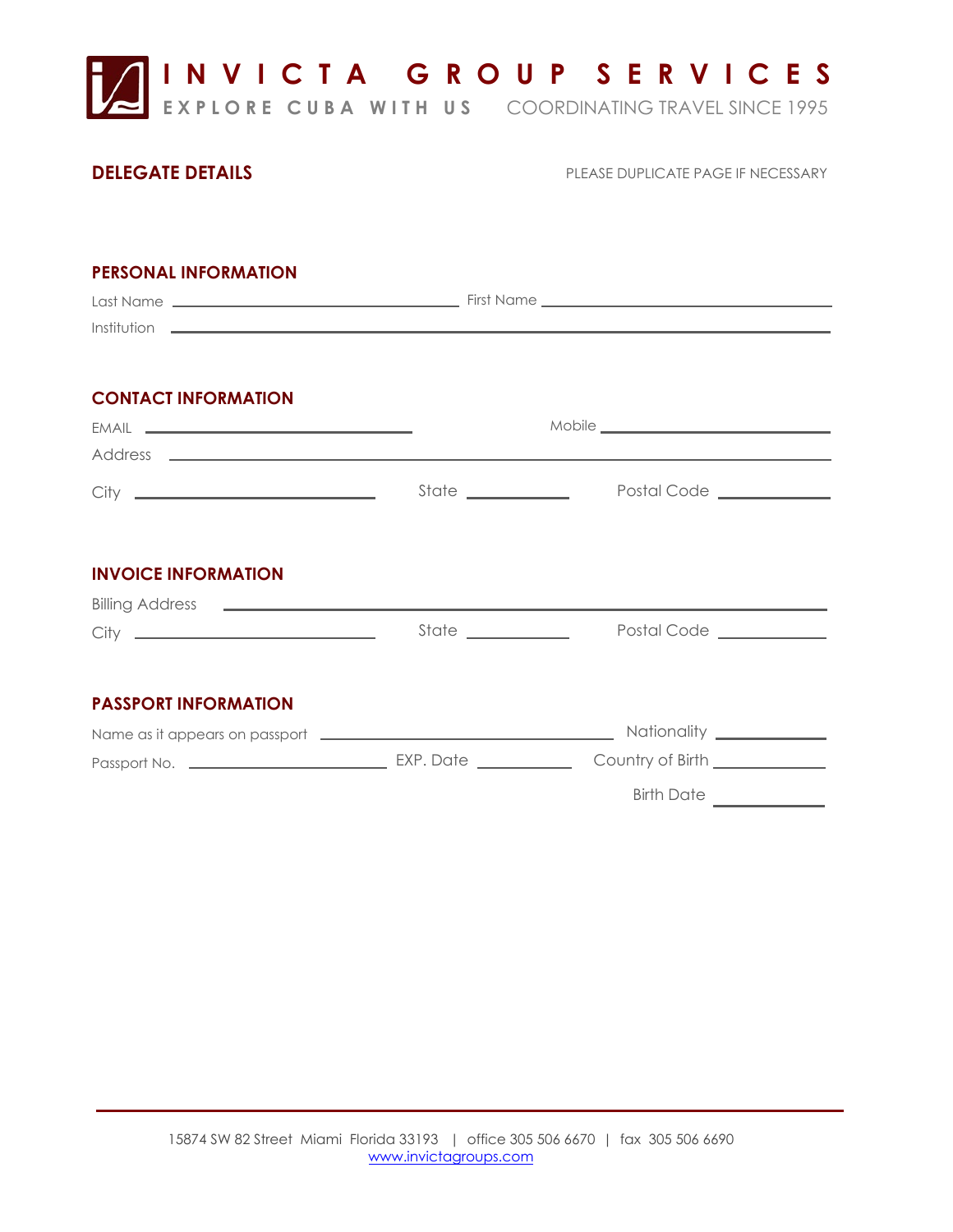

## **COMPANION DETAILS**

PLEASE DUPLICATE PAGE IF NECESSARY

## **PERSONAL INFORMATION**

|                             | Last Name Louis Communication of First Name Louis Communication of the Communication of the Communication of the Communication of the Communication of the Communication of the Communication of the Communication of the Comm<br><u> Institution —————————————————————————————————</u> |                                  |  |
|-----------------------------|-----------------------------------------------------------------------------------------------------------------------------------------------------------------------------------------------------------------------------------------------------------------------------------------|----------------------------------|--|
| <b>CONTACT INFORMATION</b>  | SAME AS DELEGATE                                                                                                                                                                                                                                                                        |                                  |  |
|                             |                                                                                                                                                                                                                                                                                         | State Postal Code Communications |  |
| <b>INVOICE INFORMATION</b>  | SAME AS DELEGATE                                                                                                                                                                                                                                                                        |                                  |  |
|                             | State ____________                                                                                                                                                                                                                                                                      | Postal Code __________           |  |
| <b>PASSPORT INFORMATION</b> |                                                                                                                                                                                                                                                                                         |                                  |  |
|                             |                                                                                                                                                                                                                                                                                         |                                  |  |
|                             |                                                                                                                                                                                                                                                                                         | Birth Date                       |  |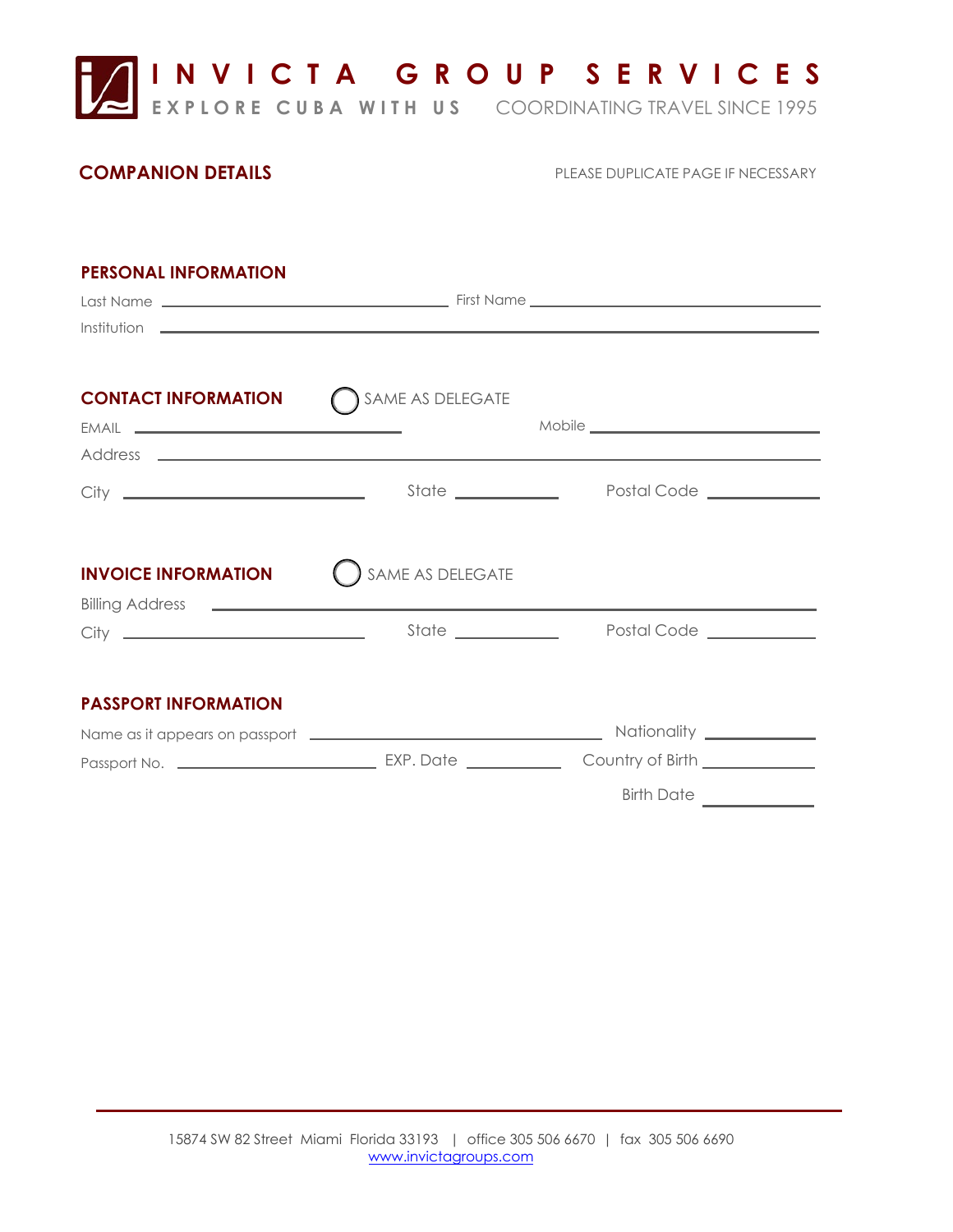

## **COMPANION EXTRA COST**

## **WEDNESDAY NOV. 13 2019**

|                       | <b>LUNCH</b>                                                                      | \$15.00 USD |  |  |
|-----------------------|-----------------------------------------------------------------------------------|-------------|--|--|
|                       | ROUNDTABLE on gonadal function, puberty, sexuality & fertility in people with PWS | \$ 0.00 USD |  |  |
|                       |                                                                                   |             |  |  |
|                       | THURSDAY NOV. 14 2019                                                             |             |  |  |
|                       | LUNCH   Clinical & Scientific Program                                             | \$15.00 USD |  |  |
|                       | LUNCH   Professional Providers & Caregivers Program                               | \$15.00 USD |  |  |
|                       |                                                                                   |             |  |  |
| <b>FRIDAY</b>         | <b>NOV. 15 2019</b>                                                               |             |  |  |
|                       | LUNCH   Clinical & Scientific Program                                             | \$15.00 USD |  |  |
|                       | LUNCH   Professional Providers & Caregivers Program                               | \$15.00 USD |  |  |
|                       | <b>GALA Celebration</b>                                                           | \$45.00 USD |  |  |
|                       |                                                                                   |             |  |  |
| SATURDAY NOV. 16 2019 |                                                                                   |             |  |  |
|                       | <b>LUNCH   Parents Program</b>                                                    | \$15.00 USD |  |  |
|                       | LUNCH   People with PWS Program                                                   | \$15.00 USD |  |  |
|                       |                                                                                   |             |  |  |
| <b>SUNDAY</b>         | <b>NOV. 17 2019</b>                                                               |             |  |  |
|                       | <b>LUNCH   Parents Program</b>                                                    | \$15.00 USD |  |  |
|                       | LUNCH   People with PWS Program                                                   | \$15.00 USD |  |  |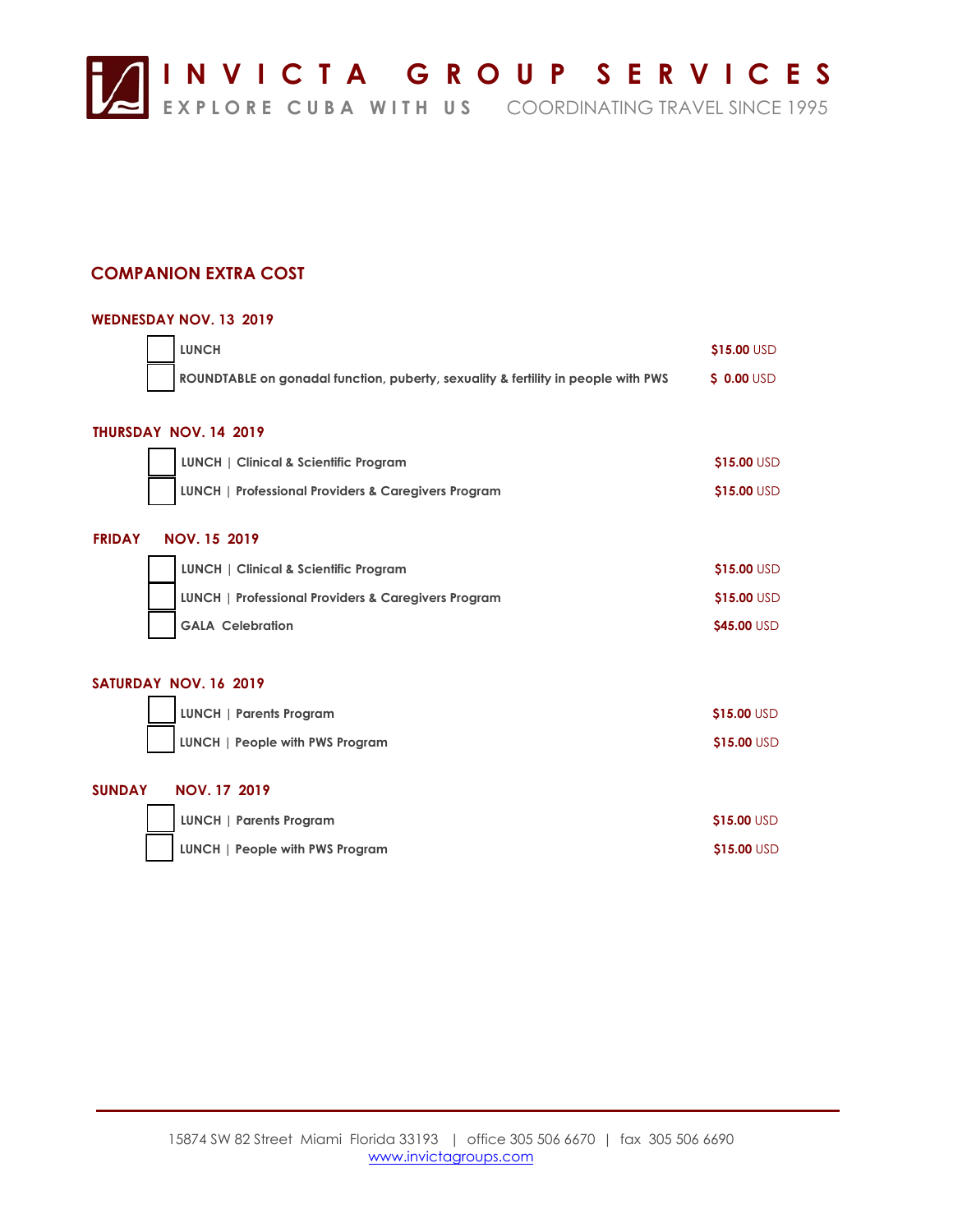

## **DIETARY REQUIEREMENTS**

**Please let us know if you have particular dietary requirements. While we cannot guarantee that we will meet all dietary needs, we will endeavor to do so.**

Enter Dietary Requirements:

## **EXTRA INFORMATION**

**Would you like to receive email newsletters and updates from IPWSO:**



**Is this your first time at an IPWSO conference?**



 $Yes$   $\bigcap_{\text{No}}$ 

**Are you a member of a national PWS association?:**





**Are you happy for us to pass your contact details to the PWS association in your country?**

*( )***Yes UNo**